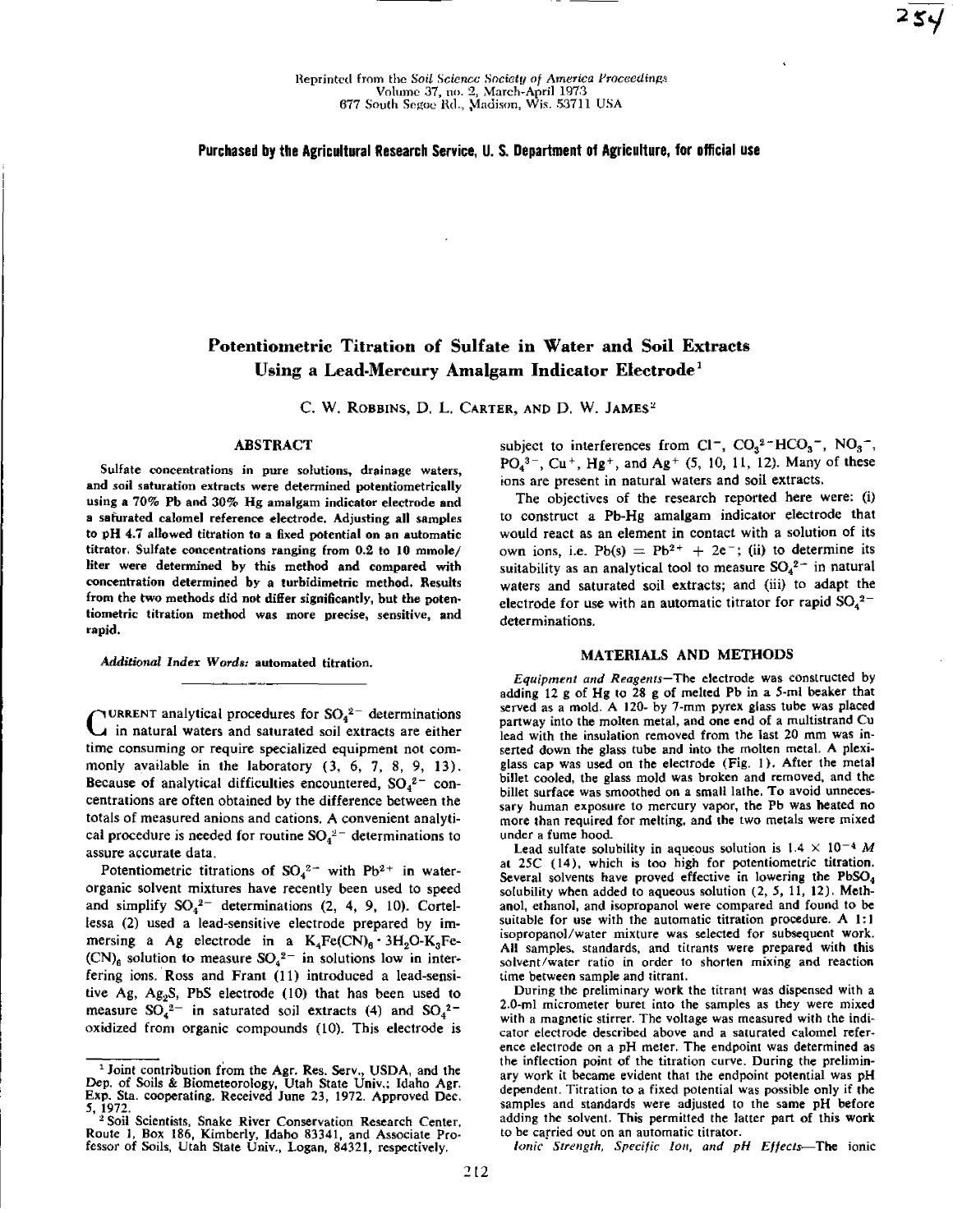

Fig. 1—Lead-mercury amalgam indicator electrode.

strength, specific ion, and pH effects on the  $SO_4^2$ <sup>-</sup> titration curves were measured by titrating  $Na<sub>2</sub>SO<sub>4</sub>$  in isopropanol-water mixtures containing the factor to be studied. Sodium perchlorate was used to determine the ionic strength effects of dissolved salts. Isopropanol-water mixtures containing 0.2, 0.4, 1.0, 2.0, 4.0, or 10.0 mmole/liter  $Na<sub>2</sub>SO<sub>4</sub>$  and 0, 2.5, and 25 times as much NaClO<sub>4</sub> as Na<sub>2</sub>SO<sub>4</sub> on a molar basis were prepared. These were manually titrated with 50 mmole/liter  $Pb(C1O<sub>4</sub>)<sub>2</sub>$ as described above.

Chloride and  $NO<sub>3</sub>$  effects were determined in the same manner using the Na<sup>+</sup> salts and compared to  $ClO<sub>4</sub>$ <sup>-</sup> ion to distinguish between ionic strength and specific ion effects. Phosphate interference at 0.02 and 1.3 mmole/liter  $H_2PO_4$  - were determined. Carbonate and  $HCO<sub>3</sub>$  interferences were removed by automatically titrating all samples to pH 4.7.

Sulfate is not titrated stoichiometrically by  $Pb(CIO<sub>4</sub>)<sub>2</sub>$  solu-/Ion (12). This may be caused by complex-ion formation, double-salt precipitation, or formation of mixed precipitates. As the  $SO_4^2$ <sup>-</sup> concentration in samples increases, disproportionally less  $Pb(CIO<sub>4</sub>)<sub>2</sub>$  is required to reach the inflection point on the titration curve, but the inflection voltage is unchanged. In the work reported here, standards bracketing the unknowns were used and an "effective strength" for the titrant was determined for each unknown from a standard curve.

To determine the precision of the method and to compare it with a turbidimetric method (13),  $SO_4^2$  was determined eight *times* on water samples from each of three subsurface drains by both methods. Duplicate  $SO_4^2$  determinations were also made by both methods on soil saturation extracts from six horizons of an unclassified Aridisol and from the surface 10 cm of six agricultural soils.

#### RESULTS AND DISCUSSION

*Ionic Strength, Specific Ion, and pH Effects—Ionic*strength increases resulting from NaClO<sub>4</sub> additions decreased sharpness of the titration curve at the inflection point (Fig. 2). The loss of sharpness was manifest at all  $SO_4^2$ <sup>-</sup> concentrations, but does not pose a serious problem in titration.

Nitrate in solution at five times the  $SO_4^2$  concentration exhibited the same effect as did  $ClO<sub>4</sub><sup>2-</sup>$  at the same concentration. At 50 times the  $SO_4^2$  concentration,  $NO_3$ 



Fig. 2-Titration of 0.025 mmole Na<sub>2</sub>SO<sub>4</sub> with 50 mmole/liter **Pb (C10**<sup>4</sup> **)** 2 as **effected** by NaC104 or **NaCl.**

caused a slight decrease in the voltage after the inflection point was reached. This effect would not be serious in the rare cases where  $NO<sub>3</sub>$  may be extremely high. The same pattern was observed at all  $SO_4^2$  concentrations tested. This indicated that  $NO<sub>3</sub>$  could replace  $ClO<sub>4</sub>$  in the procedure.

At all concentrations tested,  $Cl^-$  interfered by shifting the titration curve to a slightly lower voltage (Fig. 2). The shift is easily compensated for by adding  $Cl^-$  to the standards in approximately the same concentration as in the unknowns (10).

Phosphate, as indicated (5), did not interfere at concentrations below 0.02 mmole/liter, but 1.3 mmole/liter  $PO<sub>4</sub><sup>3-</sup>$  in 2 mmole/liter  $SO<sub>4</sub><sup>2-</sup>$  interfered by forming insoluble  $PbHPO<sub>4</sub>$ . Phosphate concentrations in natural waters and soil extracts rarely exceed 0.02 mmole/liter and thus are not expected to interfere.

Preliminary work showed that the endpoint potential was pH dependent (Fig. 3) and that titration to a fixed potential was possible if the pH of all standards and samples were held constant. This permitted development of a procedure that could be used with an automatic titrator. The use of automatic titrators have not been reported with the potentiometric titration procedures cited (2, 5, 11, 12). Carbonate and  $HCO<sub>3</sub>$ <sup>-</sup> interfere with Ph<sup>2+</sup> titration of  $SO_4^2$  since PbCO<sub>3</sub> is less soluble than PbSO<sub>4</sub>. As the pH increases more PbCO<sub>3</sub> forms, and below pH 3.0 Pb- $(HSO<sub>4</sub>)<sub>2</sub>$  forms. Since pH 4.7 is the equivalent point for  $HCO<sub>3</sub>$ <sup>-</sup> titration with strong acid, all samples and standards were adjusted to pH 4.7 before the  $SO_4^2$  - was determined.

Figure 4 shows the titration curve for a subsurface drain-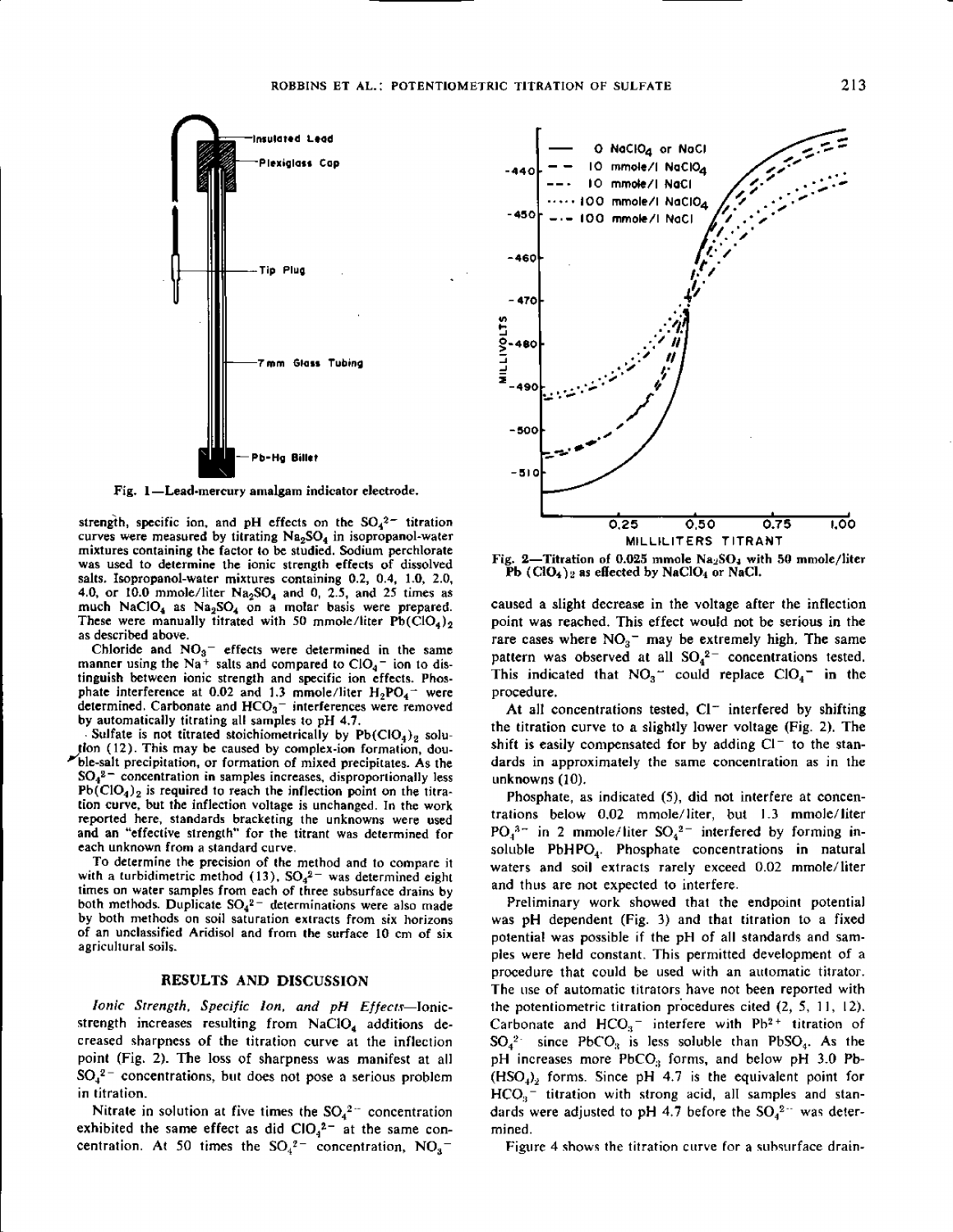Table 1-Results from **eight sulfate determinations** by two methods on three subsurface drainage waters

|                              |                | so?         | Standard<br>deviation | Coefficient<br>of variation |
|------------------------------|----------------|-------------|-----------------------|-----------------------------|
|                              |                | mmole/liter |                       | Ж                           |
| Sample site: Method          |                |             |                       |                             |
| Fish hatchery: Turbidimetric |                | 1.04        | 0.11                  | 5.47                        |
|                              | Potentiometric | 1.01        | 0.02                  | 1, 15                       |
| Hankins:                     | Turbidimetric  | 1.65        | 0.77                  | B.21                        |
|                              | Potentinmetric | 1.69        | 0.05                  | 1.55                        |
| Tolbert <sub>1</sub>         | Turbidimetric  | 2.25        | 0. IS                 | 3.42                        |
|                              | Potentiometric | 1,60        | 0, 17                 | 4.06                        |

age water and a saturated soil extract. The samples were adjusted to pH 4.7 with HClO<sub>4</sub>, diluted with an equal volume of isopropanol and manually titrated.

*Precision of Method-Sulfate in* **samples from** three subsurface drainage waters was determined turbidimetrically (11) and potentiometrically. The means of eight replications obtained by the two methods did not differ significantly. The standard deviations and coefficients of variation were generally smaller for the potentiometric titration method (Table 1). Duplicate  $SO_4^2$ <sup>-</sup> determinations on saturated soil extracts from six horizons of a noncultivated Aridisol (Natrargid) and samples from six cultivated soils were determined by both methods. Results from the two procedures did not differ significantly (Table 2).

When compared with a turbidimetric method, the results of the titration procedure were not significantly different, but were generally more precise. Using a quick-change syringe, 30 to 50  $CO_3^{2-}$  and  $HCO_3^{-}$  or 25 to 30  $SO_4^{2-}$ determinations per hour were made using an automatic titrator by the procedure described.

These results show that the easily constructed Pb-Hg amalgam electrode can be **adapted for** the automatic titration of  $SO_4^2$  in natural waters and saturated soil extracts. The electrode is easily cared for. Precipitate removal from the billet with a paper towel after each day of use was the



|                        |                                  |                | SO <sup>1-</sup> determined |  |
|------------------------|----------------------------------|----------------|-----------------------------|--|
|                        |                                  | Potentiometric | Turbidimetrio               |  |
| Noncultivated aridisol |                                  |                | mmole/liter                 |  |
| Dopth<br>cm.           | Horizon                          |                |                             |  |
| $0 - 1$                | A-2                              | 0.68           | 0.75                        |  |
| $1 - 13$               | $B-21$                           | 11.55          | 10.75                       |  |
| $13 - 35$              | $B - 22BA$                       | 45.46          | 44.56                       |  |
| $3.5 - 4.5$            | $C-1$ paga                       | 39.00          | 39.88                       |  |
| $45 - 50$              | $C-2$ casa                       | 38.23          | 37.38                       |  |
| 50 - 60                | $c_{\rm ram}$                    | 32.25          | 32.13                       |  |
|                        | Cultivated soils (surface 10 cm) |                |                             |  |
| Portneuf               |                                  | 1,63           | 1.43                        |  |
| Minidoka               |                                  | 5.45           | 5.80                        |  |
| Purdam                 |                                  | 0.26           | 0.19                        |  |
| Scism                  |                                  | 3.59           | 3.73                        |  |
| Greenlesf              |                                  | 1, 16          | 1.00                        |  |
| Nysaaton               |                                  | 1.95           | 1.92                        |  |

only maintenance required. Failure to keep the electrode surface clean could possibly result in the formation of a  $SO_4^2$ <sup>2</sup> sensitive Pb(Hg), PbSO<sub>4</sub>(s) electrode (4); however, this was not encountered during this study. The electrode responded well at concentrations from 0.2 to 10 mmole/liter  $SO_4^2$ .

*Recommended Procedure-* Aliquots containing between  $0.008$  and  $0.4$  mmole/ $\frac{1}{2}$  =  $\frac{1}{2}$  are diluted to 40 ml with water and titrated to pH 4.7 with HClO<sub>4</sub>. If  $CO<sub>3</sub><sup>2</sup>$ and  $HCO<sub>3</sub>$  are of interest, they can be measured at this point by using standardized acid on an automatic titrator. **The samples are** then diluted to 50 ml with water, and 50 ml of isopropanol are added.

The samples are then titrated to  $-465$  mV with a 1:1 isopropanol/water mixture containing 10 mmole **/liter Pb-**



Fig. 3-Inflection point voltage as effected by pH adjustment of sample containing 200 **mmole/liter NaHCO**<sup>7</sup> and 1 mmole/ liter Na<sub>2</sub>SO<sub>4</sub>.



**Fig. 4-Ten-ml aliquot of saturated soil extract From Minidoka** silt loam diluted to 25•ml and a 25-m1 aliquot from Tolbert **drainage tunnel,** each **titrated with 50 mmole/liter Fb-**  $(CIO<sub>4</sub>)<sub>2</sub>$ .